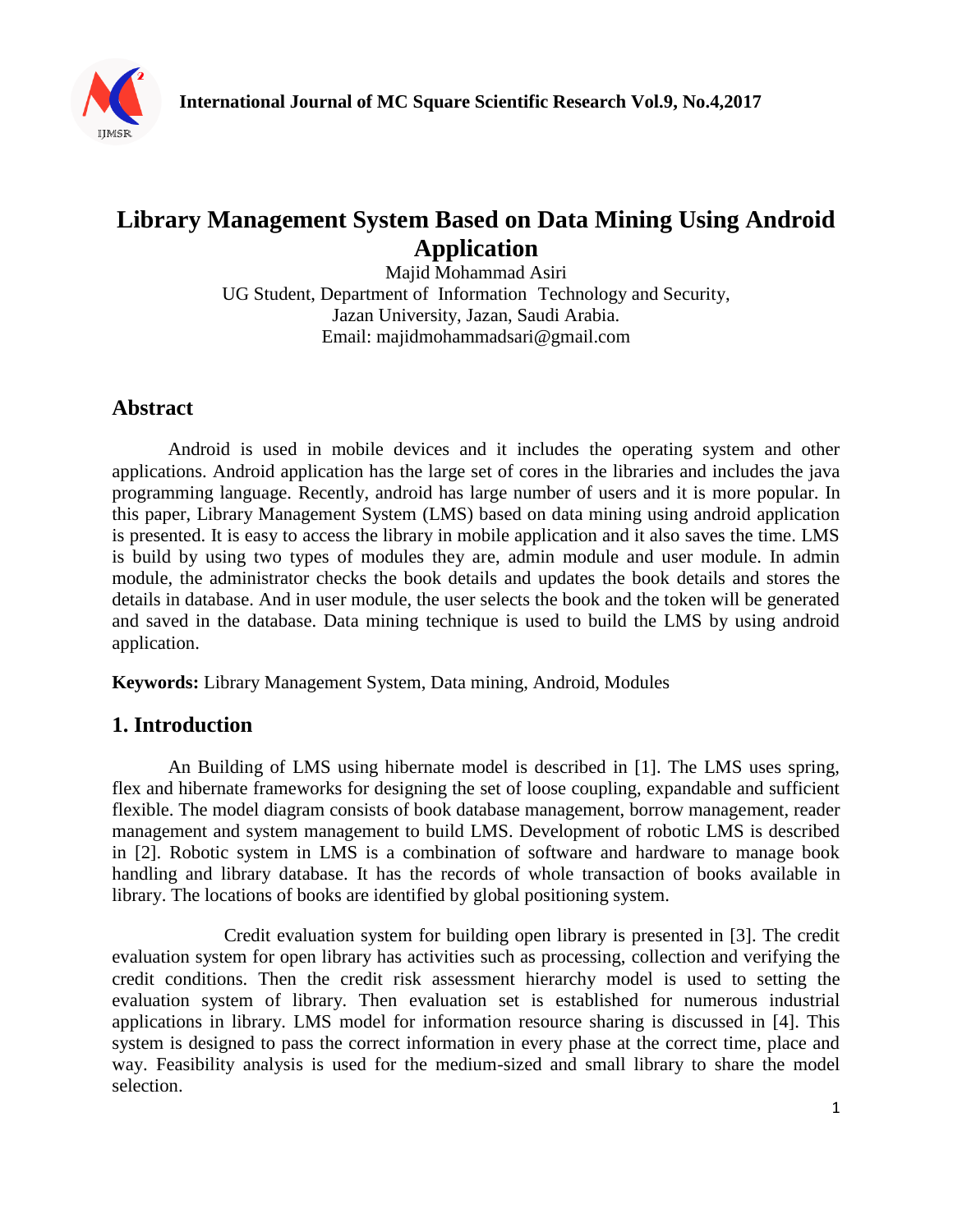

Realization of network oriented and design of LMS is discussed in [5]. At first, the construction goals and system guiding ideology is designed for the standard universal system with the standardize protocol. Then the function is designed by network topology. The book circulation is made by collection of books, borrow and readers and administrators. Organization information for digital LMS is described in [6]. The aggregation and creation of the digital sources the organizational collection is used. The origination of LMS is made by the creation of submission information package.

LMS based on decision tree is described in [7]. Initially, the decision tree method is used for the classification of inductive learning algorithm. The model of component library is designed using decision tree. The library database is prepared by using the data mining technique. Library management system using data mining is presented in [8]. LMS uses the data mining process to attain the reader's information, library holdings and record of book lending history using queries.

An efficient method for LMS using android application based on data mining is discussed. In section 2 the methods and materials used for the LMS is discussed. The experimental results and discussion is discussed in section 3. The last section concludes the LMS using android application based on data mining.

### **2. Methodology:**

The overall workflow of LMS based on data mining using android application is shown in Figure 1. LMS consist of two modules they are; user module and admin module. These both modules are explained in following sections.

# **2.1. User Module:**

In this module, if the user already has the account, log in to the system by using username and password and enter the book details. If the book is not available in the library database, then the user enters another book name. If the book is available, then the token is generated. Then the notifications for the return date, dues and other details are stored in the library database. If the user does not have a login, then create the account and do the further process.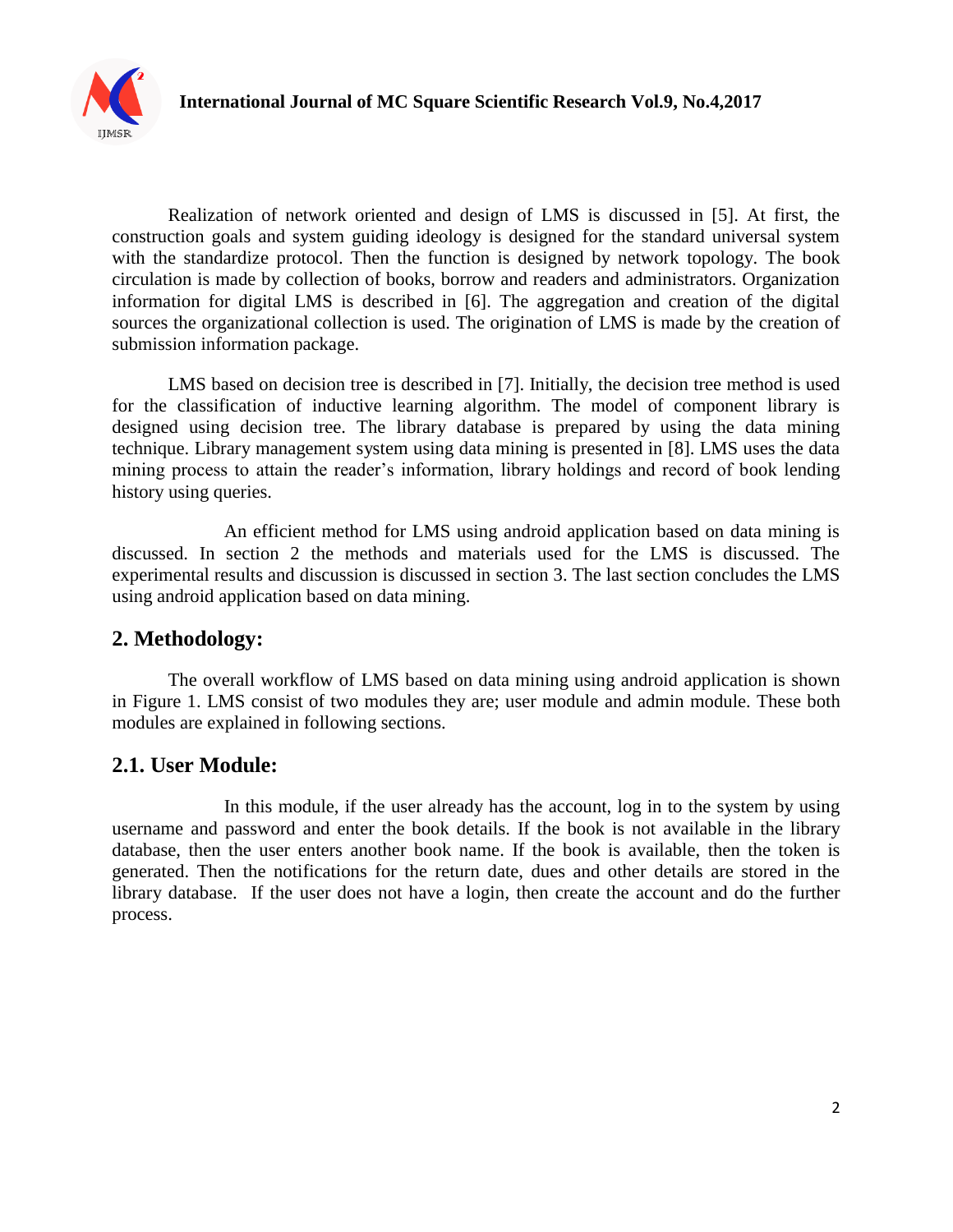

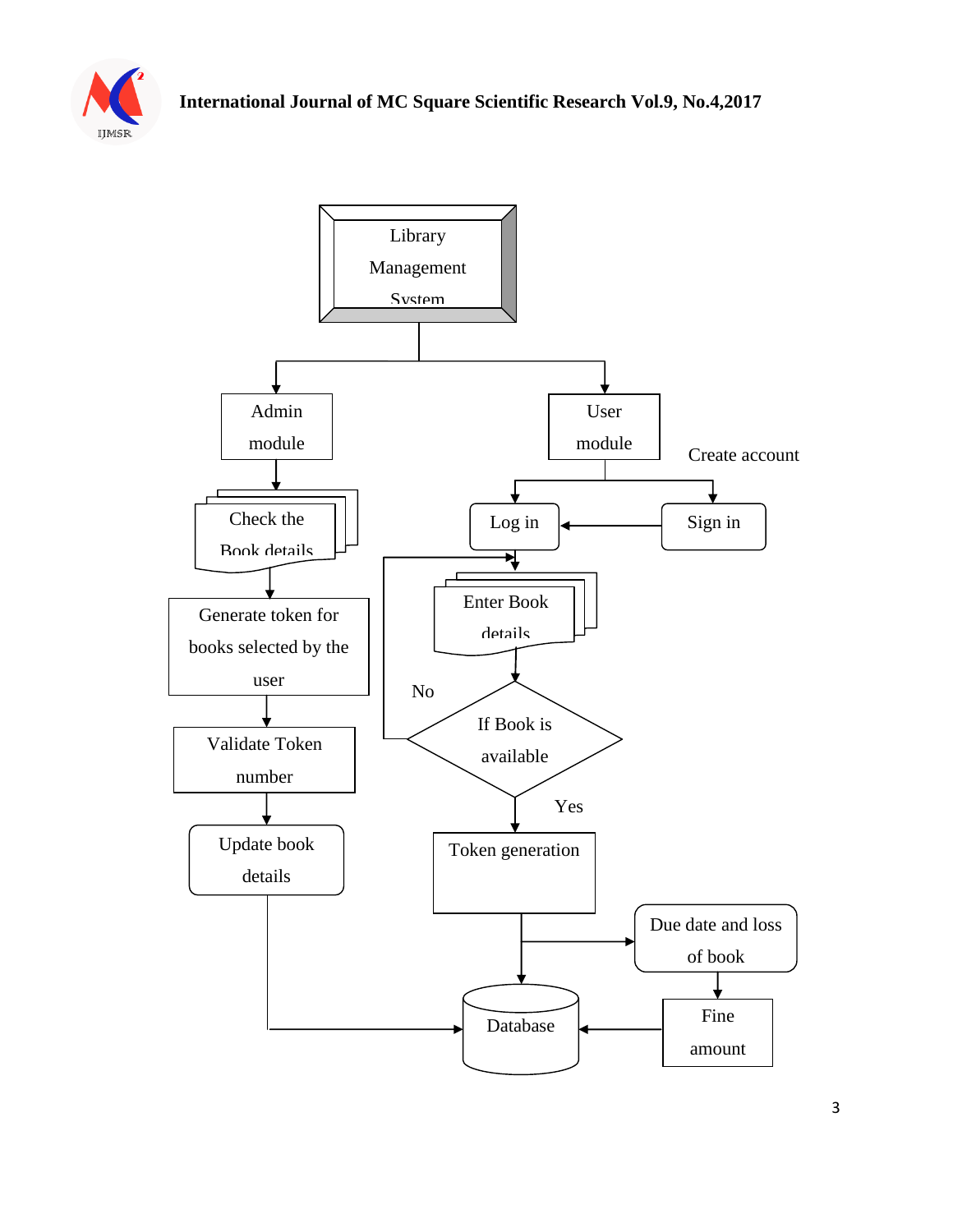

#### **Figure 1 Overall workflow of LMS**

#### **2.2 Admin Module:**

The administrator checks the book details whether the user selects any books. Then generate the token for the selected books and then validate the token number and sends the token number to the user. Then update the book details in the library database. Then admin sends the notification message to the user about the book return date and fine amount to the user. Then save details in the database.

#### **2.3 LMS based data mining:**

The hidden patterns of data are identified by the data mining process to obtain useful information, which is obtained from the analysis of common areas like, data warehousing and efficient analysis for decision making in business for the requirements of other information. In this study, the LMS based data mining technique is used to analyze the hidden details of information saved in the database. The datamining technique is generated by the objective function defined by,

$$
K = \sum_{m=1}^{l} \sum_{n=1}^{p} ||z_n(m) - h_m||^2
$$
 (1)

where  $||z_n(m) - h_m||$  is distance between two points. In LMS data mining is used to show the hidden details of the LMS databse and send the details about the user's information to the adminstrator.

#### **3 Experimental Results and Discussion:**

At first, the LMS system application will be downloaded from the browser and the *n* number of users can download them through browser. After installing the application in their android device the user gets notification with the current version and updates for the application. Once user login the application it shows the list of books available in the LMS database and user selects the preferred book. The user also checks the due date for the taken book. Then the admin checks the books details in the LMS database then generate and validate the token and sends the token number to the user via notification.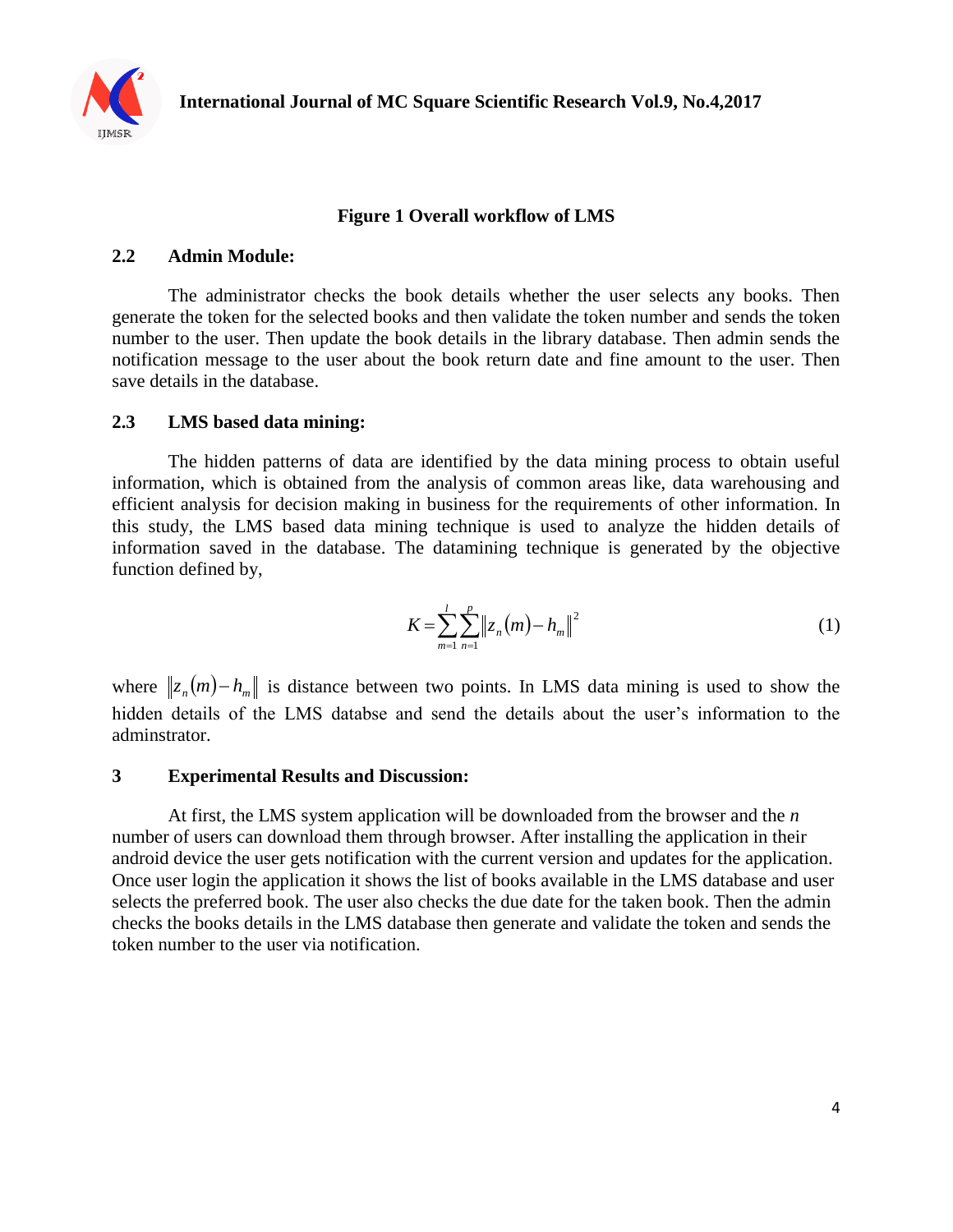



Fig 2.Home page



Fig 3.User Login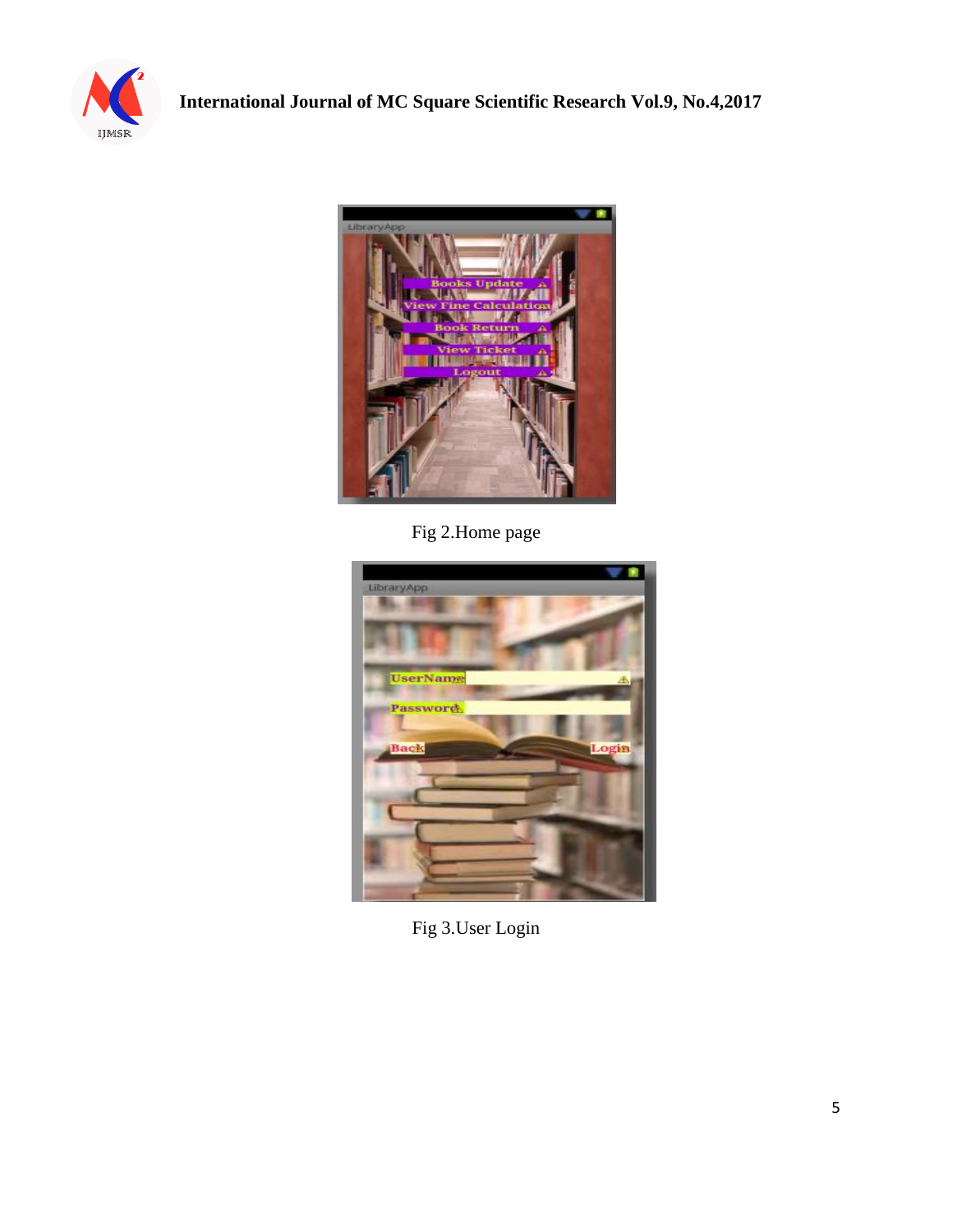



Fig 4.Admin Login

# **References**

- 1. Wang, M. (2010, March). The Building of Library Management System Based on Hibernate Model. In 2010 International Conference on Challenges in Environmental Science and Computer Engineering (Vol. 2, pp. 409-412). IEEE.
- 2. Angal, Y., & Gade, A. (2017, February). Development of library management robotic system. In 2017 International Conference on Data Management, Analytics and Innovation (ICDMAI) (pp. 254-258). IEEE.
- 3. Chen, S. H. (2012, September). A novel approach for building open library student credit evaluation system. In 2012 International Conference on Management Science & Engineering 19th Annual Conference Proceedings (pp. 416-421). IEEE.
- 4. Xianyan, W., & Yafei, P. (2012, October). Library management structure model under information resources sharing. In 2012 International Conference on Information Management, Innovation Management and Industrial Engineering (Vol. 2, pp. 159-162). IEEE.
- 5. Hou, J., Zhu, Z., & Zong, J. (2012, June). Design and realization of network-oriented library management system (LMS). In 2012 IEEE Symposium on Robotics and Applications (ISRA) (pp. 813-816). IEEE.